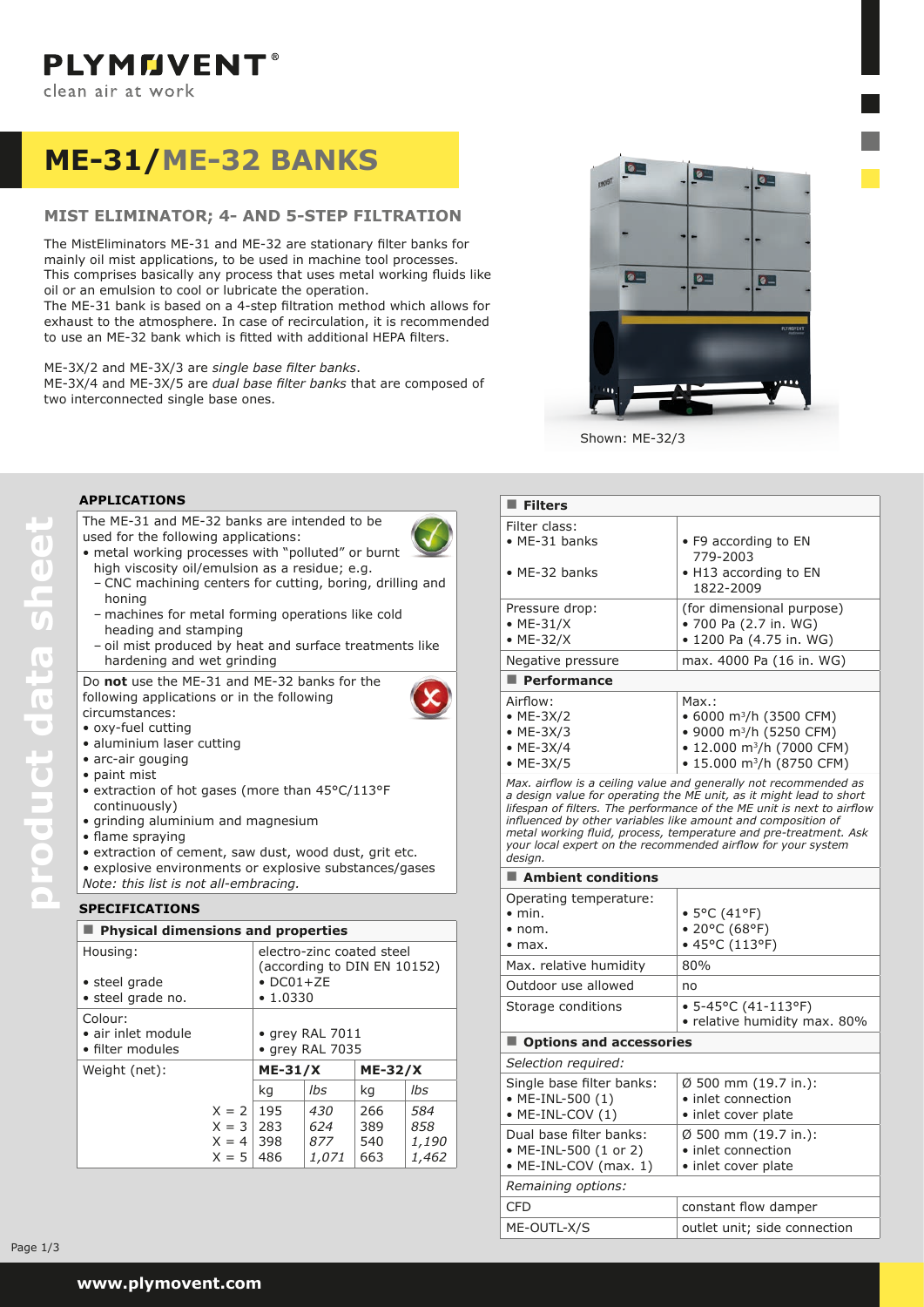| ME-OUTL-X/T                                                                                                                                                                                             |                                                            |                                                                                                                                       | outlet unit; top connection          |                          |                              |  |
|---------------------------------------------------------------------------------------------------------------------------------------------------------------------------------------------------------|------------------------------------------------------------|---------------------------------------------------------------------------------------------------------------------------------------|--------------------------------------|--------------------------|------------------------------|--|
| OilPump 230V                                                                                                                                                                                            |                                                            | oil container with electric<br>pump                                                                                                   |                                      |                          |                              |  |
| OilPump 115V                                                                                                                                                                                            |                                                            |                                                                                                                                       |                                      |                          |                              |  |
| Scope of supply                                                                                                                                                                                         |                                                            |                                                                                                                                       |                                      |                          |                              |  |
| · Single base filter banks: Assembled filter bank with<br>common inlet - Oil container<br>• Dual base filter banks: Assembled filter bank with<br>common inlet (2) - Inlet join kit - Oil container (2) |                                                            |                                                                                                                                       |                                      |                          |                              |  |
| Order information                                                                                                                                                                                       |                                                            |                                                                                                                                       |                                      |                          |                              |  |
| MistEliminator:<br>• ME-31/2<br>• $ME-31/3$<br>$·$ ME-31/4<br>$•$ ME-31/5<br>• ME-32/2<br>• $ME-32/3$<br>• $ME-32/4$<br>$·$ ME-32/5<br>Number/package<br>Shipping data                                  |                                                            | Article no.:<br>$-0000100786$<br>$-0000100789$<br>$\bullet$ 0000100791<br>$-0000100792$<br>$-0000100793$<br>$\bullet$ 0000100793<br>1 | • 0000100787<br>$\bullet$ 0000100788 |                          |                              |  |
| Gross weight                                                                                                                                                                                            |                                                            | <b>ME-31/X</b>                                                                                                                        |                                      | <b>ME-32/X</b>           |                              |  |
| (incl. pallet):                                                                                                                                                                                         |                                                            | kg                                                                                                                                    | lhs                                  | kg                       | lbs                          |  |
|                                                                                                                                                                                                         | $X = 2 \mid 225$<br>$X = 3$<br>$X = 4 \mid 458$<br>$X = 5$ | 323<br>556                                                                                                                            | 496<br>712<br><i>1,010</i><br>1,226  | 301<br>434<br>610<br>743 | 664<br>957<br>1,345<br>1,638 |  |
| <b>Harmonized Tariff Code</b>                                                                                                                                                                           |                                                            | 8421.39.2090                                                                                                                          |                                      |                          |                              |  |
| Country of origin                                                                                                                                                                                       |                                                            | Netherlands                                                                                                                           |                                      |                          |                              |  |
|                                                                                                                                                                                                         |                                                            |                                                                                                                                       |                                      |                          |                              |  |

## **filter stages**



## **configurations**

| Single base filter banks | $ME-3X/2$ and $ME-3X/3$                                                                         |
|--------------------------|-------------------------------------------------------------------------------------------------|
| Dual base filter banks   | ME-3X/4 and ME-3X/5, which<br>are composed of two<br>interconnected single base<br>filter banks |
|                          |                                                                                                 |

# **features**

| A differential pressure<br>gauge on each filter<br>module indicates status<br>and need for filter<br>replacement. | Oil Med<br>500<br>00.1<br>Provi Nev<br>6705.10<br>Final Pressure: 500 Pa /<br>In order new medi |
|-------------------------------------------------------------------------------------------------------------------|-------------------------------------------------------------------------------------------------|
| Easy to handle oil<br>container.<br>Contents: 8 liters<br>$(2$ gallon).                                           |                                                                                                 |
| Option: OilPump;<br>oil container with electric<br>pump, serving both single<br>and dual base filter banks.       |                                                                                                 |
| Option: outlet unit for side<br>or top connection of duct.<br>Shown: top connection<br>ME-OUTL-3/T.               |                                                                                                 |